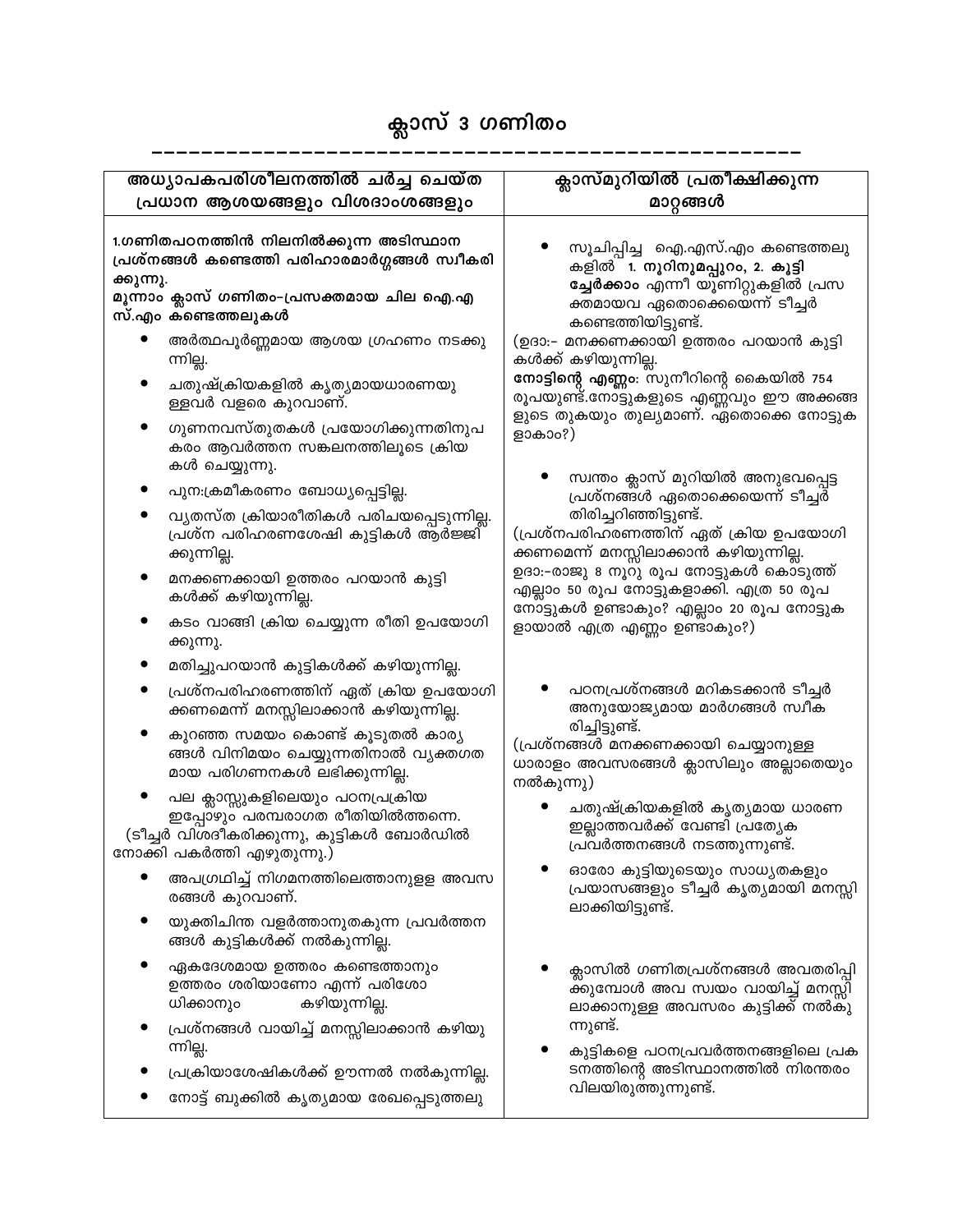| <u>കൾ ഇല്ല.</u>                                                                                                                                                                                                         |                                                                                                                                                                                                                                                                                                                                                             |
|-------------------------------------------------------------------------------------------------------------------------------------------------------------------------------------------------------------------------|-------------------------------------------------------------------------------------------------------------------------------------------------------------------------------------------------------------------------------------------------------------------------------------------------------------------------------------------------------------|
| നിരന്തരവിലയിരുത്തൽ ശരിയായി നടക്കുന്നി<br>딣.                                                                                                                                                                             |                                                                                                                                                                                                                                                                                                                                                             |
|                                                                                                                                                                                                                         |                                                                                                                                                                                                                                                                                                                                                             |
| 2. പഠനനേട്ടങ്ങൾ വിശകലനം ചെയ്യുന്നതിലൂടെ കുട്ടി<br>പഠനപിന്തുണ<br>കൾക്ക്<br>ഉറപ്പുവരുത്തുന്നതിനുള്ള<br>മാർഗ്ഗങ്ങൾ കണ്ടെത്താനാകും<br>(918 ഉത്തരം ലഭിക്കുന്ന വ്യത്യസ്ത സംഖ്യാ<br>ബന്ധങ്ങൾ ഉണ്ട്. ഈ ബന്ധങ്ങൾ മനസിലാക്കുന്നത് | പഠനനേട്ടങ്ങളെ സൂക്ഷ്മമായി വിശകല<br>നം ചെയ്ത് കണ്ടെത്തിയ കാര്യങ്ങൾ<br>ഉൾപ്പെടുത്തി ടീച്ചർ പാഠാസൂത്രണം<br>തയ്യാറാക്കിയിട്ടുണ്ട്.                                                                                                                                                                                                                              |
| ഗണിത ക്രിയകൾ വേഗം ചെയ്യന്നതിന് സഹായക<br>മാണ് ഉദാ:-300+300+300+18, 450+450+18, 800+100+18,<br>$1000 - 82)$                                                                                                               | ക്രിയകൾ ചെയ്യുമ്പോൾ അനുയോജ്യ<br>മായ സംഖ്യാബന്ധങ്ങൾ ഉപയോഗി<br>ക്കുന്നു (ഉദാ;– 998–24 എന്ന പ്രശ്നം പരി                                                                                                                                                                                                                                                        |
| (പഠനനേട്ടങ്ങളെ സൂക്ഷ്മമായി വിശകലനം ചെയ്യുന്ന<br>.<br>തിലൂടെ മാത്രമേ അതിനനുസരിച്ച ക്ലാസ്റൂം പ്രക്രിയ<br>രൂപപ്പെടുത്തുന്നതിനും പഠനനേട്ടം ഉറപ്പിക്കുന്നതിനും<br>കഴിയുകയൂള്ളൂ)                                              | ഹരിക്കുന്നതിന് 98–24 ചെയ്തതിന്<br>ശേഷം ലഭിക്കുന്നത് 900 -നോട് കൂട്ടുന്ന<br>മനഗണിതശേഷി വികസിപ്പിക്കുന്നു )<br>ഉദാ:-പ്രശ്നപരിഹരണത്തിന്റെ <b>വൃതൃസ്തരീതി</b><br><b>കൾ</b> വിശദീകരിക്കുന്നു<br>ചോദ്യം:– കളിച്ചുകൊണ്ടിരുന്ന 4 കുട്ടികൾക്ക്<br>അമ്മ 5 ബിസ്ക്കറ്റുകൾ വീതം നൽകി. കുറെ<br>ഞ്ഞപ്പോൾ 3 പേർ കൂടി കളിയിൽ<br>കഴി<br>ചേർന്നു അമ്മ അവർക്കും 5 ബിസ്ക്കറ്റുകൾ |
|                                                                                                                                                                                                                         | വീതം<br>നൽകി. അമ്മ ആകെ എത്ര<br>ബിസ്ക്കറ്റുകൾ നൽകി?<br>( 1. പ്രശ്നവിശകലനത്തിൽ 2. പരിഹാരസാധ്യത<br>യിൽ. 3. അനുയോജ്യമായ രീതി നിശ്ചയിക്കുന്ന<br>തിൽ, 4 ക്രിയാശേഷിയിൽ, 6 രേഖപ്പെടുത്തുന്ന<br>തിൽ)                                                                                                                                                                 |
|                                                                                                                                                                                                                         | പാഠാസൂത്രണത്തിന് അനുസൃത<br>മായാണ് ക്ലാസ് റൂം വിനിമയം നടക്കുന്ന<br>ത്.                                                                                                                                                                                                                                                                                       |
| 3. ക്ലാസറൂം പ്രവർത്തനങ്ങളുടെ പ്രതിഫലനം ഉറപ്പാ<br>ക്കുന്ന രീതിയിൽ നോട്ട് ബുക്കിലെ രേഖപ്പെടുത്തലു<br>കൾ                                                                                                                   | നോട്ട് ബുക്കിലെ രേഖപ്പെടുത്തലുകളിൽ നിലവി<br>ലുള്ള പ്രശ്നങ്ങൾ ടീച്ചർ <sup>-</sup> തിരിച്ചറിഞ്ഞിട്ടുണ്ട്.<br>നോട്ടുപുസ്തകത്തിലെ പ്രശ്നങ്ങൾ മറികട<br>ക്കാനുള്ള ശ്രമങ്ങൾ ക്ലാസിൽ സ്വീകരിച്ചിട്ടുണ്ട്.                                                                                                                                                           |
| നോട്ട് ബുക്കിലെ രേഖപ്പെടുത്തലുകളിൽ നിലവിലുള്ള<br>പ്രശ്നങ്ങൾ:–                                                                                                                                                           |                                                                                                                                                                                                                                                                                                                                                             |
| രേഖപ്പെടുത്തലുകൾ പൂർണ്ണമല്ല                                                                                                                                                                                             |                                                                                                                                                                                                                                                                                                                                                             |
| ക്രമം പാലിക്കുന്നില്ല                                                                                                                                                                                                   |                                                                                                                                                                                                                                                                                                                                                             |
| ആകർഷകമല്ല                                                                                                                                                                                                               |                                                                                                                                                                                                                                                                                                                                                             |
| പഠനത്തിന്റെ വളർച്ചയെ പ്രതിഫലിപ്പിക്കുന്നില്ല                                                                                                                                                                            |                                                                                                                                                                                                                                                                                                                                                             |
| മാനസിക പ്രക്രിയകൾ പ്രതിഫലിക്കുന്നില്ല<br>ഇത്തരം പ്രശ്നങ്ങൾ മറികടക്കാൻ ക്ലാസിൽ ചെയ്ത<br>കാര്യങ്ങൾ എന്തൊക്കെ?<br>നോട്ട്ബുക്ക് വിലയിരുത്താനുള്ള സൂചകങ്ങൾ:–                                                                 | രേഖപ്പെടുത്തലുകൾ കൃത്യതപ്പെടുത്താൻ അധ്യാ<br>പികയ്ക്ക മുന്നോരുക്കങ്ങൾ നടത്തിയിട്ടുണ്ട്.                                                                                                                                                                                                                                                                      |
| ടി.ബി, എച്ച്.ബിയിലെ പ്രവർത്തന നിർദ്ദേശ<br>ത്തിന്റെ ഫലമാണ്                                                                                                                                                               |                                                                                                                                                                                                                                                                                                                                                             |
| പഠനനേട്ടവുമായി ബന്ധമുണ്ട്.                                                                                                                                                                                              |                                                                                                                                                                                                                                                                                                                                                             |
| രേഖപ്പെടുത്തൽ രീതിയിൽ വൈവിധ്യമുണ്ട്.                                                                                                                                                                                    |                                                                                                                                                                                                                                                                                                                                                             |
|                                                                                                                                                                                                                         | എല്ലാ കുട്ടികളും ഗണിതനോട്ടുപുസ്തകം ഇഷ്ട                                                                                                                                                                                                                                                                                                                     |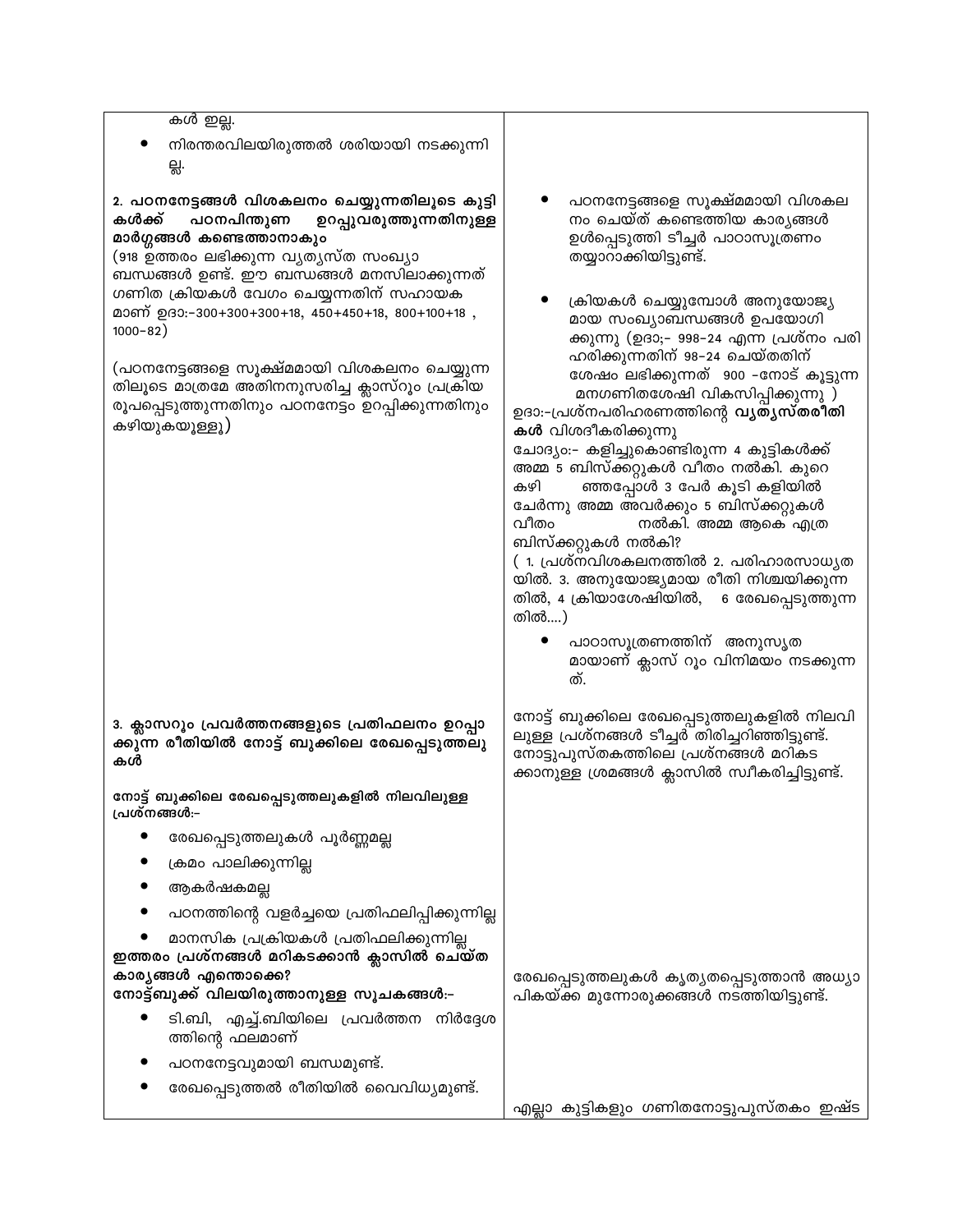| ക്ലാസ്റൂം പ്രവർത്തനങ്ങളുടെ പ്രതിഫലനം<br>$\bullet$<br>കുട്ടിയുടെ നോട്ട് ബുക്കിൽ ഉണ്ടായിരിക്കണം                                                                                                                                                 | പ്പെടുന്നുണ്ട്.                                                                                                                                                                                                                                                                                                                                                                                                                            |
|-----------------------------------------------------------------------------------------------------------------------------------------------------------------------------------------------------------------------------------------------|--------------------------------------------------------------------------------------------------------------------------------------------------------------------------------------------------------------------------------------------------------------------------------------------------------------------------------------------------------------------------------------------------------------------------------------------|
| കുട്ടിയുടെ ചിന്താപ്രക്രിയ കൂടി നോട്ട്<br>ബുക്കിൽ നിന്ന് മനസ്സിലാക്കാൻ കഴിയണം<br>രേഖപ്പെടുത്തലുകൾ കൃത്യതപ്പെടുത്താൻ അധ്യാപി<br>കയ്ക്ക് സ്വീകരിക്കാവുന്ന മുന്നോരുക്കങ്ങൾ                                                                        | നോട്ട്ബുക്കിൽ<br>എന്തൊക്കെ രേഖപ്പെടുത്തണ<br>മെന്ന കാര്യം ടി.എം-ൽ സൂചിപ്പിച്ചിട്ടുണ്ട്.<br>മികച്ച രീതിയിൽ നോട്ട് പുസ്തകത്തിൽ രേഖപ്പെ                                                                                                                                                                                                                                                                                                        |
| പുസ്തകം ഉണ്ട് എന്ന് ഉറപ്പുവരുത്തുക                                                                                                                                                                                                            | ടുത്തലുകൾ നടത്തുന്ന കുട്ടികൾക്ക്  പ്രോൽസാ                                                                                                                                                                                                                                                                                                                                                                                                  |
| നോട്ട്ബുക്ക് എങ്ങനെയായിരിക്കണം<br>എന്ന്<br>നിർദ്ദേശം നൽകുക                                                                                                                                                                                    | ഹനം നൽകുന്നുണ്ട്.                                                                                                                                                                                                                                                                                                                                                                                                                          |
| എന്തൊക്കെ രേഖപ്പെടുത്തണമെന്ന് മുൻകൂട്ടി<br>തീരുമാനിക്കാൻ ടി.എം-ൽ നിർദ്ദേശം<br>നൽകുക.<br>കുട്ടികൾക്ക് എങ്ങനെ പ്രോൽസാഹനം നൽകാം?                                                                                                                 |                                                                                                                                                                                                                                                                                                                                                                                                                                            |
| അസംബ്ലിയിൽ/ക്ലാസ്<br>പി.ടി.എയിൽ<br>പ്രദർശനം                                                                                                                                                                                                   |                                                                                                                                                                                                                                                                                                                                                                                                                                            |
| 3.ഗണിതാശയങ്ങളുടെ വളർച്ച ബോധ്യപ്പെടുത്തതിന്<br>നടത്തിയ പഠനനേട്ടങ്ങളടെ വിശകലനം                                                                                                                                                                  | –ഒന്ന് രണ്ട് യൂണിറ്റുകളിലെ പഠനനേട്ടങ്ങളുടെ<br>വളർച്ച ലിസ്റ്റ് ചെയ്തിട്ടുണ്ട്.<br>-അതിനനുസരിച്ച് മൂന്നാം ക്ലാസ്സിൽ നൽകാവുന്ന<br>്വർക്ക്ഷീറ്റുകൾ <i>/</i> ടൂളു<br>അവസ്ഥാപഠനത്തിനുള്ള<br>കൾ തയ്യാറാക്കി അവസ്ഥാ പഠനവും ഫീഡ്ബാ<br>ക്കും നടത്തുന്നുണ്ട്.<br>-ഒരോ കുട്ടിയുടെയും പഠനനില തിരിച്ചറിയുന്ന<br>തിനുവേണ്ടി പ്രൊഫൈൽ തയ്യാറാക്കിയിട്ടുണ്ട്<br>കുട്ടികൾക്കുവേണ്ടി<br>നിൽക്കുന്ന<br>–പിന്നോക്കം<br>പ്രവർത്തന പാക്കേജ് തയ്യാറാക്കിയിട്ടുണ്ട്. |
| 4.നിരന്തരവിലയിരുത്തലിന്റെ ഭാഗമായി അവസ്ഥാപ<br>ഠനം, യൂണിറ്റ് വിലയിരുത്തൽ എന്നിവയ്ക്ക് അനു<br>യോജ്യമായ ടൂളുകൾ വികസിപ്പിക്കുന്നതിന്.<br>നിരന്തരവിലയിരുത്തലിന്റെ മേഖലകളിൽ ഒന്നാണ്<br>യൂണിറ്റ് വിലയിരുത്തൽ. ഇതിനായി ഉപയോഗിക്കാ<br>വുന്ന സാങ്കേതങ്ങൾ | ഒന്ന് രണ്ട് യൂണിറ്റുകൾ വിലയിരുത്തുന്നതിനായി<br>ടൂളുകൾ രൂപപ്പെടുത്തി ഉപയോഗപ്പെടുത്തുന്നു<br>ണ്ട്.<br>(വാചികമായി വിലയിരുത്തൽ/ ചോദ്യങ്ങൾ<br>തയ്യാറാക്കൽ / ഉത്തര സൂചിക തയ്യറാക്കൽ/<br>ക്വിസ് / പാഠപുസ്തകത്തിലെ ഒടുവിലുള്ള<br>ചോദ്യങ്ങൾ)                                                                                                                                                                                                        |
| വാചികമായി വിലയിരുത്തൽ                                                                                                                                                                                                                         |                                                                                                                                                                                                                                                                                                                                                                                                                                            |
| ചോദ്യങ്ങൾ തയ്യാറാക്കൽ                                                                                                                                                                                                                         |                                                                                                                                                                                                                                                                                                                                                                                                                                            |
| ഉത്തര സൂചിക തയ്യറാക്കൽ<br>ക്വിസ്                                                                                                                                                                                                              |                                                                                                                                                                                                                                                                                                                                                                                                                                            |
| പാഠപുസ്തകത്തിലെ ഒടുവിലുള്ള ചോദ്യ<br>ങ്ങൾ                                                                                                                                                                                                      |                                                                                                                                                                                                                                                                                                                                                                                                                                            |
| 6. ജൂൺ, ജൂലൈ മാസങ്ങളിലെ യൂണിറ്റുകളുടെ<br>സൂക്ഷ്മതല ആസൂത്രണം.                                                                                                                                                                                  | ജൂൺ, ജൂലൈ മാസങ്ങളിലെ യൂണിറ്റുകൾ<br>സൂക്ഷ്മതലത്തിൽ ആസൂത്രണം ചെയ്ത്<br>ടീച്ചിംഗ് മാന്വൽ തയ്യാറാക്കിയിട്ടുണ്ട്.                                                                                                                                                                                                                                                                                                                               |